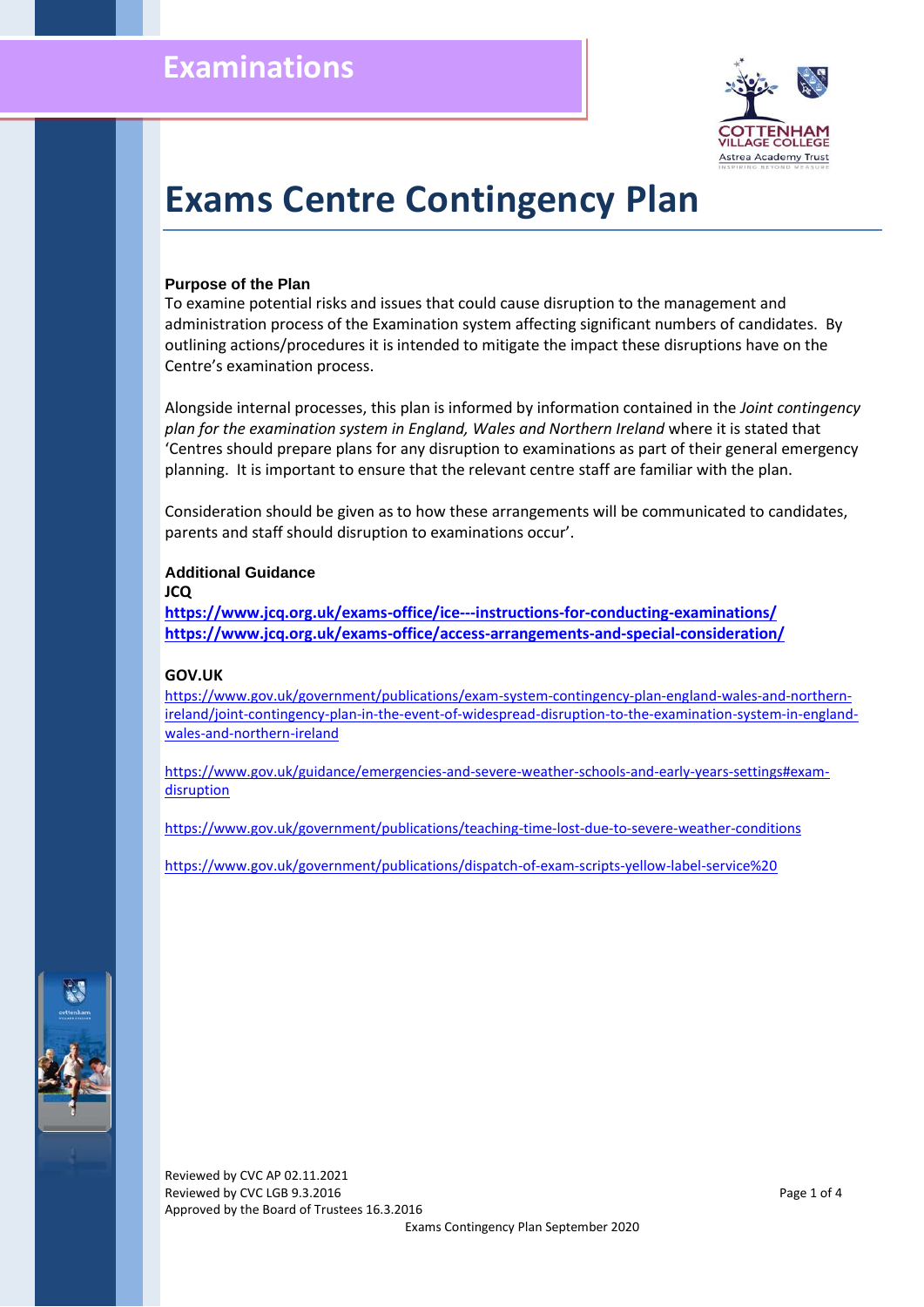# **Examinations**



|                                                                                    |                                                                                                                                                                                                                                                                                                                                                 |                                                                                                                                                                                                                                                                                                                                                                                            | <b>COTTENHAM</b>                                                                                                                                                                                                                                                                                                                                                                                                                                                                                                                                                                                                                                                                                                |                                          |
|------------------------------------------------------------------------------------|-------------------------------------------------------------------------------------------------------------------------------------------------------------------------------------------------------------------------------------------------------------------------------------------------------------------------------------------------|--------------------------------------------------------------------------------------------------------------------------------------------------------------------------------------------------------------------------------------------------------------------------------------------------------------------------------------------------------------------------------------------|-----------------------------------------------------------------------------------------------------------------------------------------------------------------------------------------------------------------------------------------------------------------------------------------------------------------------------------------------------------------------------------------------------------------------------------------------------------------------------------------------------------------------------------------------------------------------------------------------------------------------------------------------------------------------------------------------------------------|------------------------------------------|
| <b>Activity</b>                                                                    | <b>Adverse Occurrence</b>                                                                                                                                                                                                                                                                                                                       | <b>Adverse outcome</b>                                                                                                                                                                                                                                                                                                                                                                     | <b>Control Measures</b>                                                                                                                                                                                                                                                                                                                                                                                                                                                                                                                                                                                                                                                                                         | Person<br>responsible                    |
| <b>Extended absence</b><br>of teaching staff at<br>key points in the<br>exam cycle | Early/estimated entry<br>information not received<br>Final entry information not<br>received in time<br>No internal assessment marks<br>provided / entered                                                                                                                                                                                      | Pre-release information not<br>received<br>Candidates not entered / entered<br>late<br>Late or other penalties charged<br>by awarding bodies                                                                                                                                                                                                                                               | The Exam officer will liaise<br>with heads of faculties and<br>/ or SLT to ensure all<br>deadlines are adhered to.<br>Exams officer / SLT will<br>contact awarding bodies<br>for advice                                                                                                                                                                                                                                                                                                                                                                                                                                                                                                                         | <b>TR</b><br>AP<br><b>HOFS</b>           |
| <b>Extended absence</b><br>of Exams officer at<br>key points in the<br>exam cycle  | Estimated entry information<br>not inputted<br>Candidates for vocational /<br><b>BTEC courses not entered</b><br>Candidates not entered by<br>deadline<br>Internal exams not organised<br>External exams not prepared<br>for<br>Access arrangements for BTEC<br>and awarding bodies not<br>applied for<br>Results not downloaded /<br>given out | Pre-release material not received<br>by teaching staff<br>No entries / late fees<br>Students do not experience the<br>exam situation<br>No rooms booked/ site staff not<br>aware of requirements/exam<br>timetables not prepared /<br>invigilation schedules not<br>prepared<br>Students do not receive access<br>arrangements<br>Students do not get results on the<br>correct day / late | Heads of faculties liaise<br>with SLT / Data manager to<br>obtain information from<br>SIMS and teachers to input<br>estimated entries / phone<br>awarding bodies for advice<br>As above to enter<br>candidates for all<br>examinations including<br>vocational.<br><b>BTEC quality nominee</b><br>enters students for BTEC<br>HOFS organise internal<br>exams and invigilation<br>SLT liaise with all staff re<br>external exam<br>requirements. Data<br>manager sends out<br>statements of entries and<br>the exam timetable<br>SENCO submits all AA<br>within the time frame and<br>organises the support<br>required for all students in<br>their exams.<br>SLT / data manager<br>download results and print | AP<br><b>HOFS</b><br>CL                  |
| Exam officer<br>Absence on exam<br>day                                             | EO has keys to secure access<br>exams cupboard<br>EO has all seating plans<br>/clashes/access arrangements<br>/invigilator information<br>Exam paper dispatch                                                                                                                                                                                   | Exam papers unavailable /<br>delayed start to exam<br>Students and staff unaware of<br>rooming / times<br>Exams papers not dispatched                                                                                                                                                                                                                                                      | Data manager has<br>duplicate set of keys to<br>exams cupboard and<br>secure storage<br>All seating plans / student<br>timetables organised on<br>Sims examinations<br>Students have detailed<br>timetables in advance<br>Invigilators know their<br>dates /times invigilation in<br>advance<br>All AA rooming / support<br>organised in advance.<br>SLT / Data manager /<br>invigilator support dispatch<br>papers, labels in folder by<br>date/ packaging in exams<br>storage                                                                                                                                                                                                                                 | <b>CL</b><br>DMcG (site)<br>Invigilators |
| Computer /<br>internet<br>malfunction                                              | Exam entries / amendments<br>cannot be made                                                                                                                                                                                                                                                                                                     | Exam board deadlines not made<br>resulting in late entry fees                                                                                                                                                                                                                                                                                                                              | Inform IT support<br>Contact awarding bodies<br>for advice<br>Make paper entries if                                                                                                                                                                                                                                                                                                                                                                                                                                                                                                                                                                                                                             | TR<br>GW / JD                            |
| Non receipt of                                                                     | Unable to hold exam /                                                                                                                                                                                                                                                                                                                           | Delays and upset to student                                                                                                                                                                                                                                                                                                                                                                | necessary<br>Maintain rigorous checks                                                                                                                                                                                                                                                                                                                                                                                                                                                                                                                                                                                                                                                                           | TR                                       |

Reviewed by CVC AP 02.11.2021 Reviewed by CVC LGB 9.3.2016 **Page 2 of 4** Approved by the Board of Trustees 16.3.2016 Exams Contingency Plan September 2020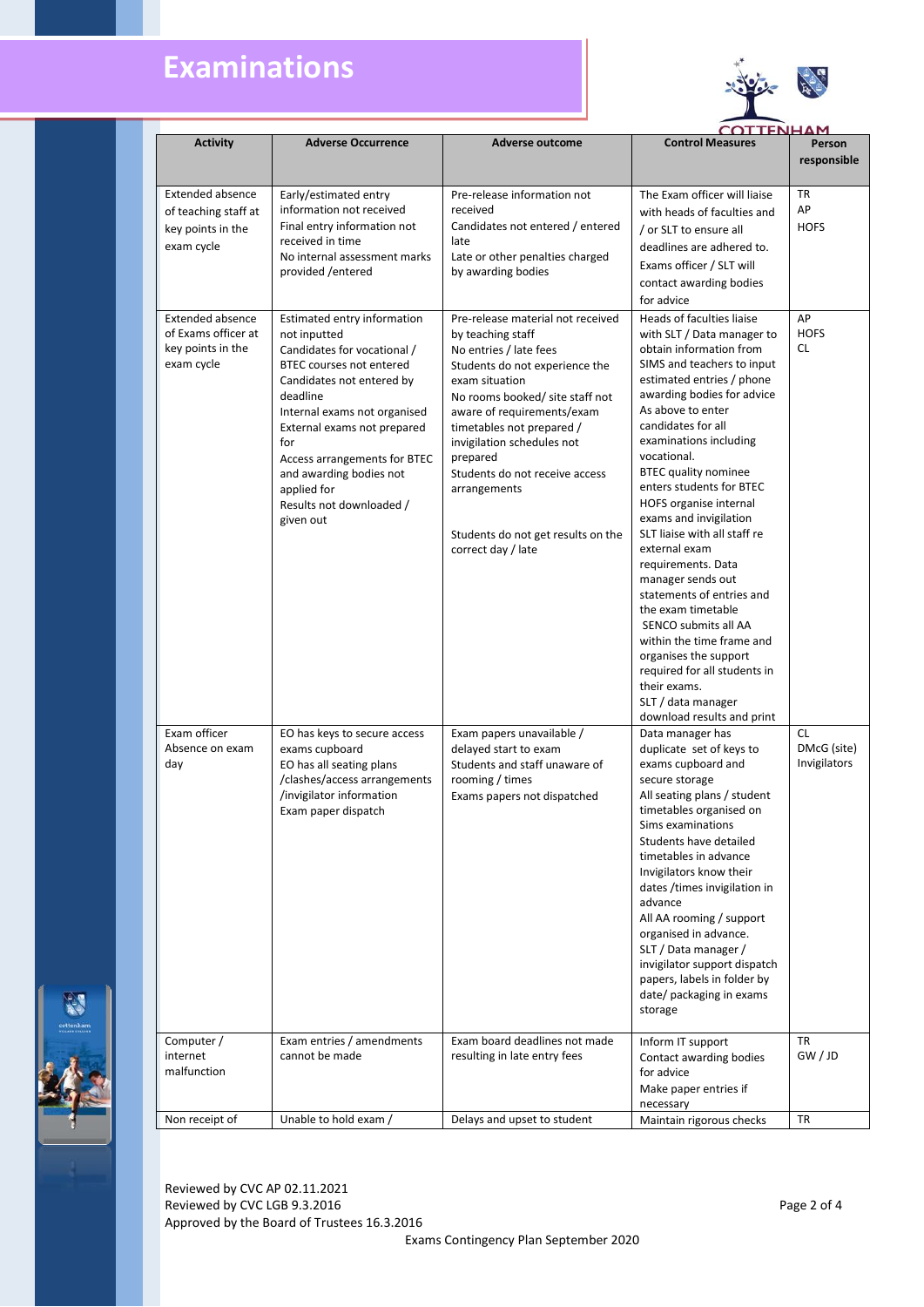## **Examinations**



|                                                                                                                      |                                         |                                                                                                                | INSPIRING BEYOND MEASURE                                                                                                                                                                                                                                                                                                                                                      |                                                                  |
|----------------------------------------------------------------------------------------------------------------------|-----------------------------------------|----------------------------------------------------------------------------------------------------------------|-------------------------------------------------------------------------------------------------------------------------------------------------------------------------------------------------------------------------------------------------------------------------------------------------------------------------------------------------------------------------------|------------------------------------------------------------------|
| exam papers                                                                                                          | delayed start                           |                                                                                                                | on the receipt of exam<br>papers<br>Contact awarding bodies<br>Special consideration<br>applied for where they<br>have met the minimum<br>requirements                                                                                                                                                                                                                        | AP                                                               |
| Centre unable to<br>open as normal<br>during the exams<br>period                                                     | Unable to hold exams /<br>delayed start | Delays / students futures affected<br>/ upset students                                                         | Head decides if centre<br>should be opened just for<br>examinations<br>Awarding bodies notified<br>immediately<br>Alternative venue<br>(identified in advance)<br>Special consideration<br>applied for (see note<br>above)                                                                                                                                                    | ZA<br><b>TR</b><br>TQ<br>(Operations)                            |
| Fire alarm / fire<br>during exams                                                                                    | Evacuation of exam rooms                | Lives endangered/ exam venue<br>not useable/ spoilt exam papers/<br>upset students / additional time<br>needed | Evacuation procedures in<br>place for exams<br>Invigilators aware of<br>procedures<br>Students aware of meeting<br>place for exams<br>Adequate fire alarms in full<br>working order<br>Security of exam and<br>papers must be maintained<br>Note of length of<br>disturbance noted and<br>added on.                                                                           | AP-SLT<br>Invigilators<br><b>TR</b><br>Students<br>$DMcG - site$ |
| Candidate /s<br>unable to attend<br>exam<br>(circumstances<br>beyond their<br>control)<br>Wrong entry / tier<br>made | Exam not taken                          | Student/s not get grade / upset<br>Affects students grade /<br>student(s) upset                                | Identify if exam can be<br>taken at an alternative<br>venue<br>Contact awarding bodies<br>Apply for special<br>consideration (see note<br>above)<br>Students check statements<br>of entry<br>Subject teachers sign off<br>entry codes and tiers<br>before entries submitted                                                                                                   | <b>TR</b><br>AP<br>Subject<br>teachers<br>Students<br>TR         |
| Student taken ill in<br>exam                                                                                         |                                         | Possible disruption to other<br>students                                                                       | First aider called if<br>appropriate<br>Student removed from<br>exam room if possible<br>Special consideration<br>applied for - all students                                                                                                                                                                                                                                  | JM<br>Invigilators<br><b>TR</b>                                  |
| Student late for<br>exam                                                                                             |                                         | Disrupts other students / upset<br>student/ time constraints on<br>room for full time allowance                | Late students identified in<br>exam hall and reception<br>asked to contact home<br>Reception to inform EO<br>/SLT of late arrival<br>Invigilators / EO to be made<br>aware of late student in<br>exam room<br>Centre discretion as to<br>whether the student can sit<br>the exam (refer to JCQ<br>guidance) depending on<br>arrival time and official<br>exam completion time | AP<br>TR<br>Reception<br>Invigilators                            |

Reviewed by CVC AP 02.11.2021 Reviewed by CVC LGB 9.3.2016 **Page 3 of 4** Approved by the Board of Trustees 16.3.2016 Exams Contingency Plan September 2020